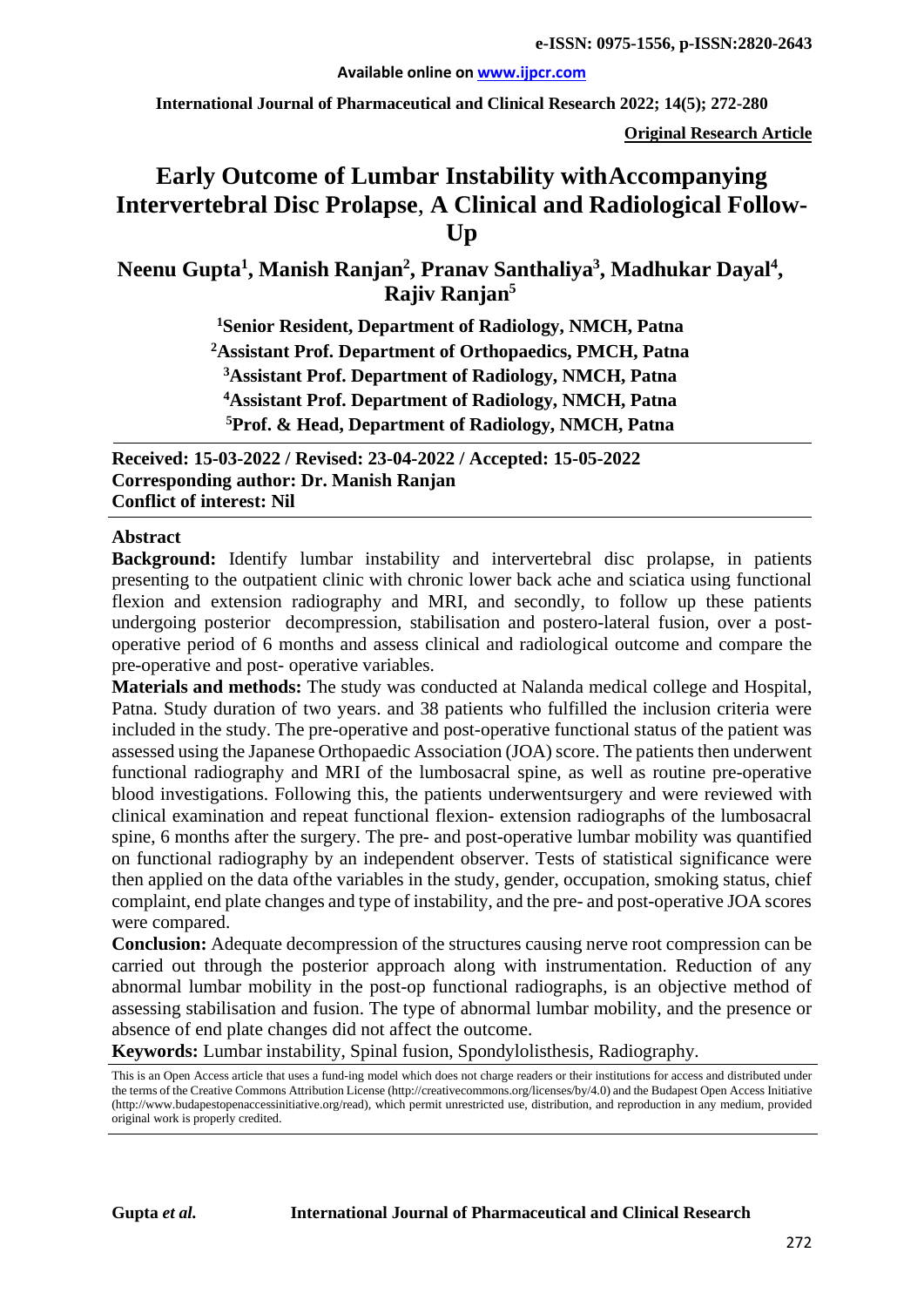# **Introduction**

Low back pain is the most common orthopaedic problem worldwide. According to some estimates approximately 60-80% of the general population will suffer from low back pain at some point in their lifetime and 20-30% are suffering from low back pain at any given time. [1] Cross-sectional data demonstrate that initial onset of lower back pain commonlyoccurs around the age of 30 and peaks in occurrence between the ages of 45 and 60 years. [2,3] In addition to physical infirmity, the psychological impact of lower back pain is profound. There is a high prevalence of anxiety and depression in Indian low back pain patients. [4] It also poses an economic burden to society, mainly in terms of the large number of work days lost. [5] Lumbar spine instability has been considered by many to represent an important subgroup of those experiencing lower back pain. [6,7] Intervertebral instability of the lumbar spine is a possible patho-mechanical mechanism underlying low back pain and sciatica and is often an important factor in determining surgical indication for spinal fusion and decompression. Instability of the lumbar spine, however, remains a controversial and poorly understood topic. Even at present, controversy exists regarding the proper definition of the condition, the best diagnostic methods, and the most efficacious treatment approaches. [8] It thus follows that recognising and treating these patients is important. This study aims to define the role of surgical decompression and fixation of the spine by a posterior approach, followed by posterolateral fusion of the spinal segments and its early outcome as evidenced by clinical follow-up and imaging.

## **Aims**

To identify intervertebral instability of the lumbar spine, in patients presenting to the outpatient clinic with chronic lower back ache and sciatica using functional flexion and extension radiography and MRI scan.

# **Review of Literature**

The concept of lumbar spinal instability is a recently proposed and constantly evolving entity.Spinal fusion as a treatment for back pain was in vogue from the beginning of 1900, but little thought was given to what the pain source might be. None of the papers dealing with fusion until the nineteen-fifties mention abnormal movement as a cause of Pain. [9,10,11,12,13,14] The concept of lumbar instability was poorly understood till 1951, when Barr put forth the view that the degenerative disc was responsible for a proportion of the genesis of low back pain. [15] The loss of disc height subsequently decreased space between lumbar facet joints and adjacent vertebral bodies, placing additional stress on articular cartilage. Augmented contact coupled with increased segmental motion was thought to adversely affect the joints and contribute to low back pain. These views were brought to light between 1957 and 1971 by various authors. [16,17,18] A mathematical model of spine muscle function was discussed in 1977. Musclefunction around the lumbar spine of a weight lifter was calculated using a mathematical model developed by Farfan and Gracovetsky. Based on the model, it was suggested that the passive structures of the lumbar spine were better designed to resist compression and much less resistant to segmental shear forces. [19] Kirkaldy-Willis presented his concept of the degenerative cascade of the spine. Subsequently in his influential book ''ManagingBack Pain'' in 259 pages, just one page is devoted to the rationale of lumbar fusion.The only reason for fusion appeared to be that, other treatments had failed, that it was reasonable from the psychological viewpoint. and that psychological viewpoint, and that instability was present. [20] Muscle function around the lumbar spine of a weight lifter was calculated using a mathematical model developed by Farfan and Gracovetsky. Based on the model, it was suggested that the passive structures of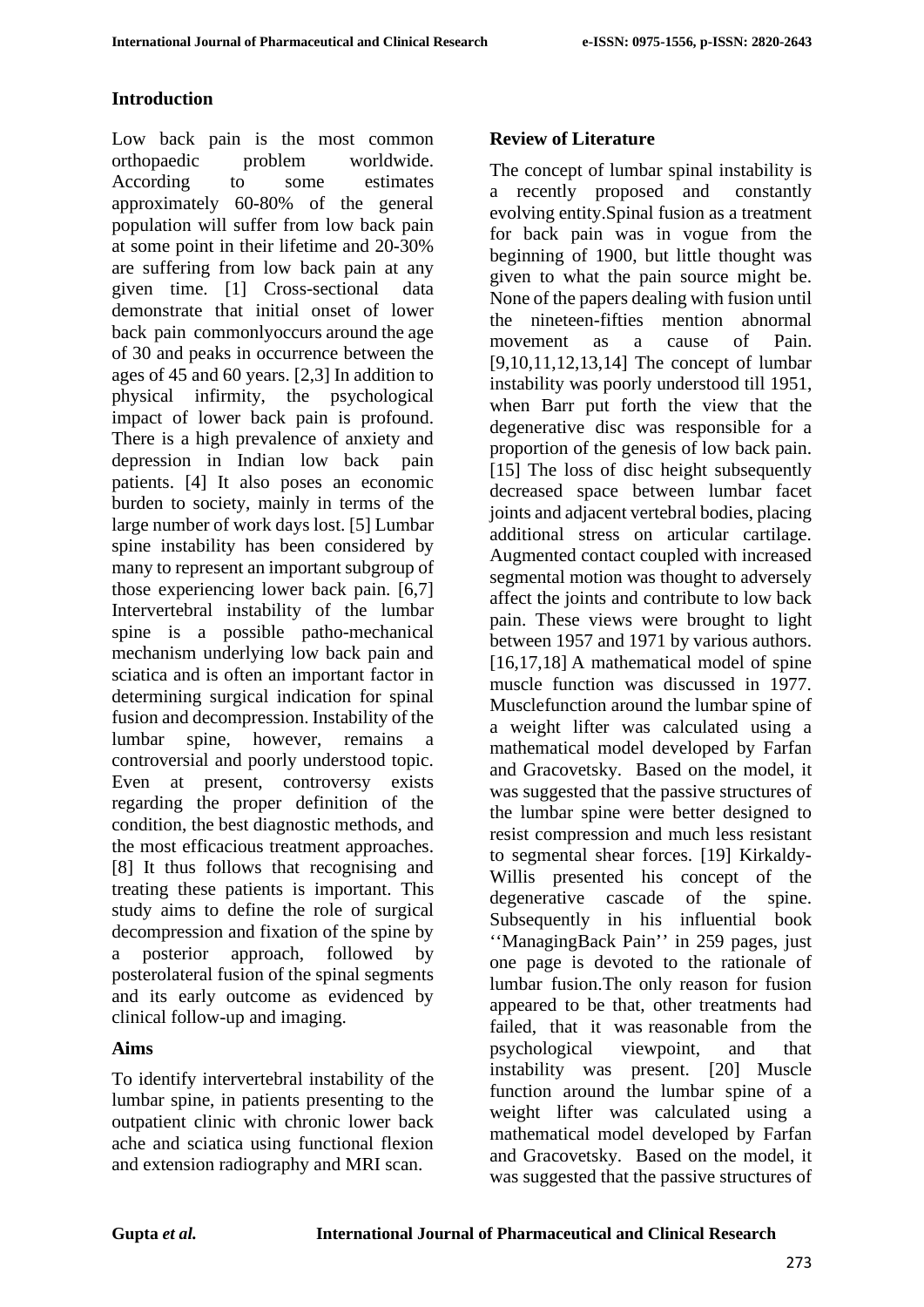the lumbar spine were better designed to resist compression and much less resistant to segmental shear forces. [19] Kirkaldy-Willis presented his concept of the degenerative cascade of the spine. Subsequently in his influential bookManagingBack Pain'' in 259 pages, just one page is devoted to the rationale of lumbar fusion.The only reason for fusion appeared to be that, other treatments had failed, that it was reasonable from the psychological viewpoint, and that instability was present. [20]

During the same conference, Pope and Panjabi defined instability, from a biomechanical perspective, as a loss of stiffness in the spine. The loss of stiffness wasthought to allow increased motion to occur at each vertebral segment. Flexion andextension radiographs could be used to identify and quantify increased endrange motion at lumbar spinal segments. [21] In 1985, Dupuis, in his paper, wrote that a lumbar motion segment is considered unstable when it exhibits abnormal movements. [20] In a cadaveric study done by Gertzbein et al. in 1985, it was showed that in mildlyand moderately degenerated spinal segments, motion was not thought to be excessive but rather erratic. These degenerated spinal segments demonstrated excessive range ofmotion on flexion and extension radiographs and changes in instantaneous axis of rotation throughout flexion and extension. [22] Panjabi presented his concept of spinal stability in two articles in the early 1990s. This article discussed the idea that stability of various joints in the body is maintained by a combination of the structural (passive) system, muscular (active) system, and the neural control system. An interplay between these systems is necessary to maintain stability. Panjabi suggested that loss of osseoligamentous integrity would result inlack of stability of the spine if the muscular and neural control systems were unable to adequately compensate. [23,24] The normal intervertebral disc is the primary load-bearing structure in the spinal motion segment and can be divided into nucleus pulposus and annulus fibrosus. The annulus fibrosus consists of a complex system of fiber bundles called lamellae, which become progressively more compact centrifugally with differentiation into Sharpey fibers, whereby there is a direct bony anchorage at the peripheral attachment of the annulus with the vertebral body rim. These collagen fibers blend with the anterior and posterior longitudinal ligaments and act together to stabilize the vertebral motion segment. The nucleus with its high water content has hydrostatic properties, acts as a fulcrum for spinal movement, and provides for the radial transmission of forces. The flaval ligaments are thick, broad structures that connect the laminae of adjacent vertebrae. These ligaments, owing to their high elasticity, exert a contracting force on the vertebral arches, pressing the vertebrae together and keeping them aligned. [8] The interspinous ligaments are thin membranous structures that connect adjacent spinous processes. The interspinous ligaments make very little contribution to the clinical stability of the lumbar spine in the adult. $8 \text{ In }$  contrast, the supraspinous ligaments appear to play a major role in the lumbarspine. Myklebust et al.

# **Material and methods**

The study was a prospective type of study and was conducted, the study was conducted at Nalanda medical college and Hospital, Patna, Bihar.and help of pmch, patna. Study duration of two years. and 38 patients who fulfilled the inclusion criteria were included in the study. The preoperative and post-operative functional status of the patient was assessed using the Japanese Orthopaedic Association (JOA) score. The patients then underwent functional radiography and MRI of the lumbosacral spine, as well as routine preoperative blood investigations.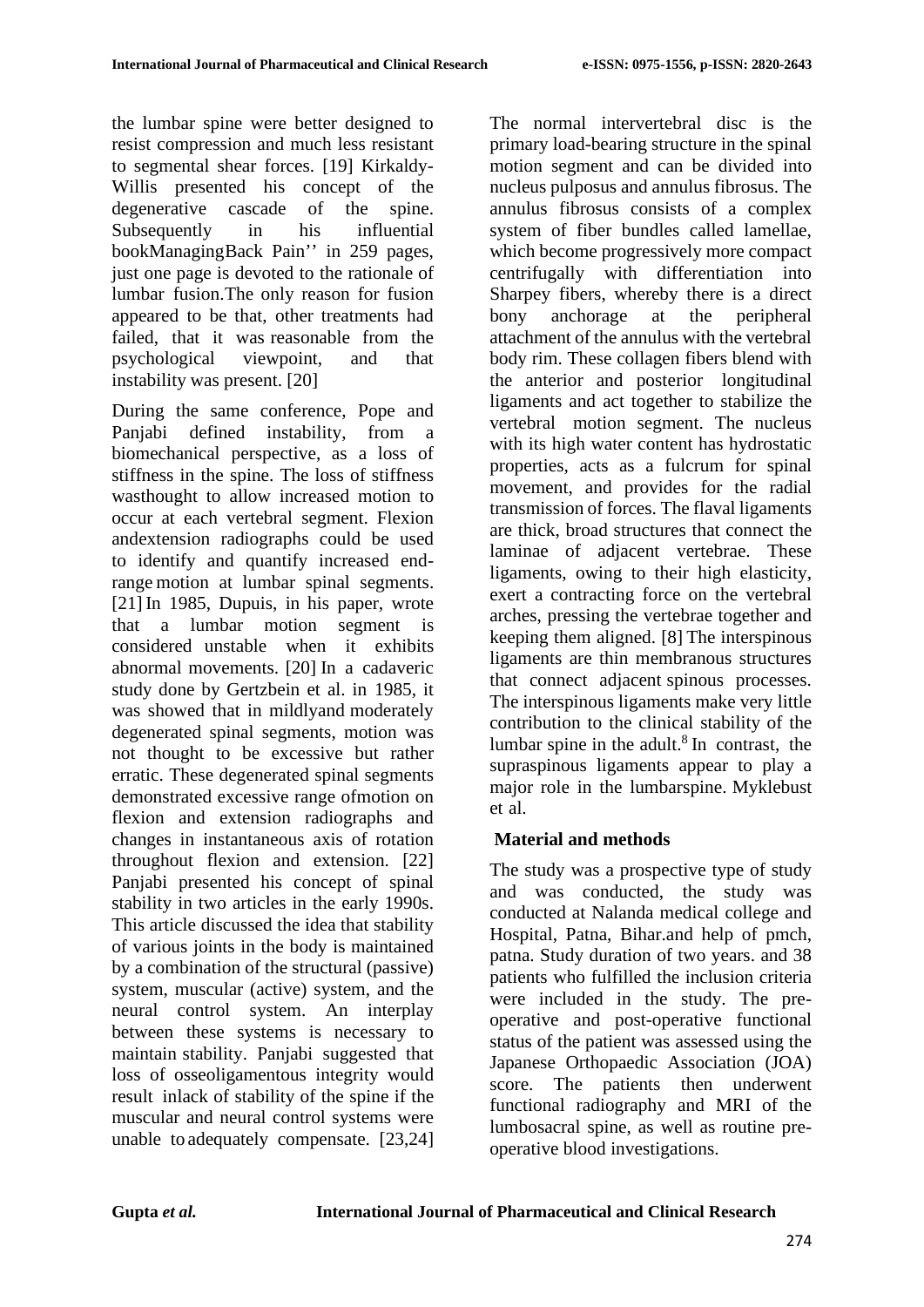### **Inclusion criteria**

All patients in the study were diagnosed to have IVDP with evidence of lumbar instability on functional radiographs, and included, Age group between 30 and 70 years of age, All cases of spondylolysis and spondylolisthesis (grade 1 to grade 3, MRI proved cases of lumbar intervertebral disc prolapse (single level,two levels or three levels), Those patients with lumbar disc bulge who have undergone epiduralsteroid injection earlier.

## **Exclusion criteria**

Patients diagnosed with degenerative lumbar canal stenosis, Severe grades of spondylolisthesis (grade 4), Age less than 30 years and above 70 years, Patients having associated spinal tuberculosis, Acute traumatic lumbar intervertebral disc prolapse, Patients who have undergone surgery for lumbar intervertebral disc prolapse in the past, ie. iatrogenic instability.

Patients were assessed clinically, with a

thorough history and physical examination. The symptoms and signs elicited were recorded in a proforma. The pre-operative and post-operative functional status of the patient was assessed using the Japanese Orthopaedic Association (JOA) score. It is a clinical symptom score for a patient with a herniated lumbar disc. The variables were compared before and after surgery, with the pre- and post- operative JOA score and the percentage improvement after surgery. The variables were also analysed as to whether there was any association between the variable and greater than 80% improvement after surgery. A p value of  $\langle 0.05 \rangle$  was considered as significant.

### **Results**

A total number of 38 patients were operated and followed up between Nmch, Patna. The follow-up duration for each patient was 6 months after the surgery. The age of the patients ranged between 32 years to 65 years. There were a total of 18 males (47.4%) and 20 females (52.6%) in the study. Occupation of the patients

| Tuon II omoning biutub |           |         |  |  |
|------------------------|-----------|---------|--|--|
| Occupation             | Frequency | Percent |  |  |
| Deskjob                |           | 26.3    |  |  |
| Housewife              | 16        |         |  |  |
| Manual labour          | ר ו       | 31.6    |  |  |
| Total                  |           | 1000    |  |  |

**Table 1: Smoking status**

5 patients were smokers, while the rest were non-smokers.

| <b>Table 2: Chief complaints</b> |  |  |  |
|----------------------------------|--|--|--|
|----------------------------------|--|--|--|

| Symptom                            | Frequency | Percent |
|------------------------------------|-----------|---------|
| Lower back pain                    |           |         |
| Lower back pain with radiculopathy | 36        | 94.     |
| Total                              |           | ነበበ ቤ   |

Out of the 38 patients, 36 patients presented with lower back pain radiating to thelower limbs, while 2 patients presented with isolated lower back pain.

#### **Gupta** *et al.* **International Journal of Pharmaceutical and Clinical Research**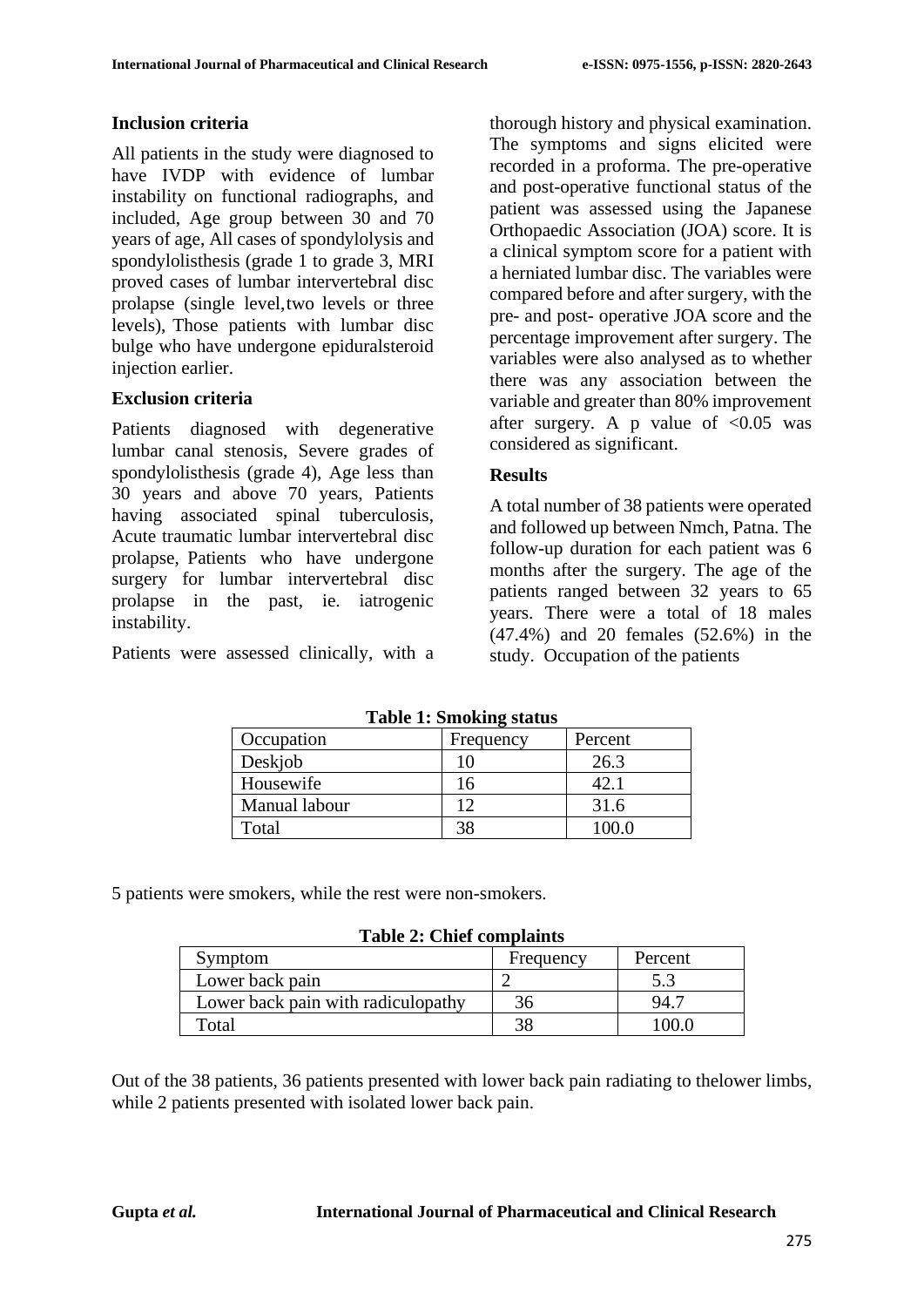| Tuble of Instabling Ict Clo |           |         |  |  |
|-----------------------------|-----------|---------|--|--|
| Instability level           | Frequency | Percent |  |  |
| $L4-5$                      | 19        | 50.0    |  |  |
| $L5-S1$                     | 19        | 50.0    |  |  |
| Total                       | 38        | 100.0   |  |  |

|  | <b>Table 3: Instability levels</b> |  |
|--|------------------------------------|--|
|--|------------------------------------|--|

19 patients each had instability (as evidenced on flexion-extension radiographs) at L4-5and L5-S1 levels

| Type of instability               | Frequency | Percent |
|-----------------------------------|-----------|---------|
| Only translational                |           | 13.2    |
| Only rotational                   | 19        | 50.0    |
| Both translational and rotational | 14        | 36.8    |
| Total                             | 38        | 100.0   |

#### **Table 4: Type of instability**

5 patients had only translational instability, 19 patients had only rotational instability, while 14 patients had both ie. translational and rotational instability.

| Tuble of Devel of the profuse |           |         |  |  |
|-------------------------------|-----------|---------|--|--|
| Level of disc prolapse        | Frequency | Percent |  |  |
| $L4-5$                        | 17        | 44.7    |  |  |
| $L5-S1$                       |           | 7.9     |  |  |
| More than 1 level             | 18        | 47.4    |  |  |
| Total                         | 38        | 100.0   |  |  |

**Table 5: Level of disc prolapse**

In 17 patients, intervertebral disc prolapse occurred at L4-5 level only. In 3 patients, the same occurred at L5-S1 level only. 18 patients had intervertebral disc prolapse atmore than one level (upto three levels).

|  |  |  | Table 6: A comparison of the pre-operative and post-operative JOA score |
|--|--|--|-------------------------------------------------------------------------|
|--|--|--|-------------------------------------------------------------------------|

| Variable          | Mean  |    | <b>Std. Deviation</b> | p value |
|-------------------|-------|----|-----------------------|---------|
| Pre-op JOA score  | 14.00 | 38 | 2.932                 | < 0.001 |
| Post-op JOA score | 26.37 | 38 | .762                  |         |

A significant p value  $(p<0.001)$  was obtained on comparing the pre-op and post-opJOA scores.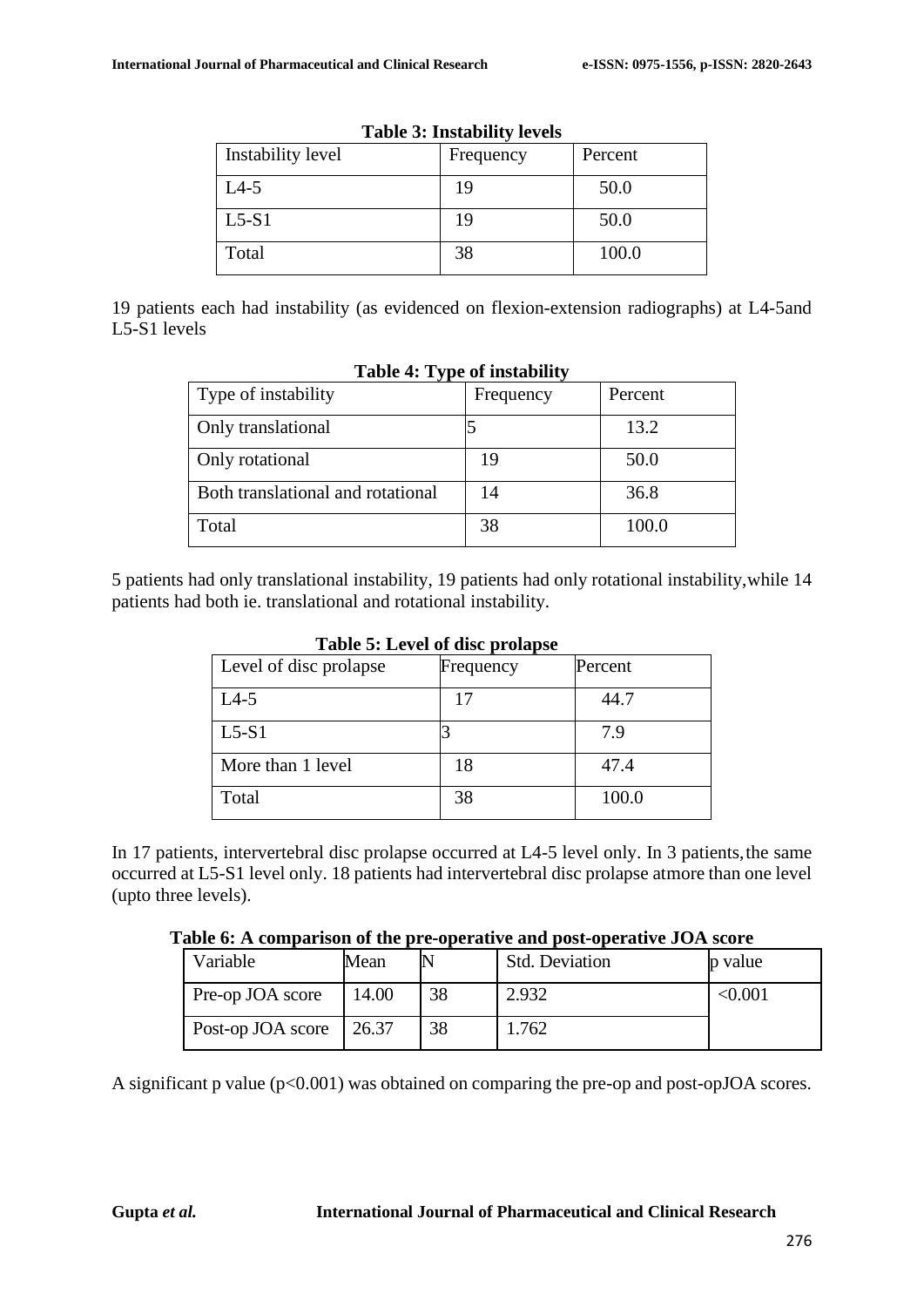| 0                     |             |    | . .   |           |       |
|-----------------------|-------------|----|-------|-----------|-------|
| Variable              | of<br>Type  | N  | Mean  | Std.      | p     |
|                       | instability |    |       | Deviation | value |
| <b>JOA</b><br>Pre-op  | Only trans  | 5  | 15.80 | 2.775     | 0.094 |
| score                 | Only rota   | 19 | 14.42 | 2.854     |       |
|                       | <b>Both</b> | 14 | 12.79 | 2.778     |       |
|                       | Total       | 38 | 14.00 | 2.932     |       |
| <b>JOA</b><br>Post-op | Only trans  | 5  | 27.40 | .548      | 0.376 |
| score                 | Only rota   | 19 | 26.26 | 1.759     |       |
|                       | <b>Both</b> | 14 | 26.14 | 1.994     |       |
|                       | Total       | 38 | 26.37 | 1.762     |       |
| Improvement           | Only trans  | 5  | 88.11 | 2.392     | 0.398 |
|                       | Only rota   | 19 | 81.21 | 10.885    |       |
|                       | <b>Both</b> | 14 | 82.68 | 10.110    |       |
|                       | Total       | 38 | 82.66 | 9.963     |       |
|                       |             |    |       |           |       |

**Table 7: Comparison between the pre- and post-operative JOA scores andthe percentage improvement in JOA score, and the type of lumbar instability**

Non-parametric tests

| Table 7: The analysis between the quantity of pre- and post-operativelumbar instability |
|-----------------------------------------------------------------------------------------|
| (using Wilcoxon Signed Ranks test)                                                      |

|         | flexion<br>Post-op    | Post-op flexion       | Post-op                     |                       |
|---------|-----------------------|-----------------------|-----------------------------|-----------------------|
|         | sagittal anterior     | sagittal rotation     | extension sagittal          | Post-op extension     |
|         | translation – Pre-    | Pre-op                | posterior                   | sagittal rotation $-$ |
|         | flexion<br>OD         | flexion               | translation - Pre-          | Pre-op<br>extension   |
|         | sagittal anterior     | sagittal              | extension<br><sub>O</sub> p | sagittal rotation     |
|         | translation           | rotation              | sagittal posterior          |                       |
|         |                       |                       | translation                 |                       |
| IZ      | $-3.824$ <sup>a</sup> | $-5.232$ <sup>a</sup> | $-2.023^a$                  | $-5.373$ <sup>a</sup> |
| p value | $0.001$               |                       |                             |                       |

(a. Based on positive ranks.)A significant p value  $(p<0.001)$  on quantitative assessment of post-operativecompared with pre-operative lumbar instability was obtained.

**Table 8: The relationship between the percentage improvement in JOAscore and the chief complaint of the patient**

|                    |                                      | Percentage improvement |               | Total         | p             |       |
|--------------------|--------------------------------------|------------------------|---------------|---------------|---------------|-------|
|                    |                                      |                        | in JOA score  |               |               | value |
|                    |                                      |                        | $>80\%$       | $\leq=80\%$   |               |       |
| Chief<br>complaint | lower back pain                      | Count                  | 0(0)          | $2(14.3\%)$   | $2(5.3\%)$    | 0.057 |
|                    | lower back pain $+$<br>radiculopathy | Count                  | 24(100.0%)    | 12(85.7%)     | 36(94.7%)     |       |
| Total              |                                      | Count                  | $24(100.0\%)$ | $14(100.0\%)$ | $38(100.0\%)$ |       |

(Percentages in parentheses)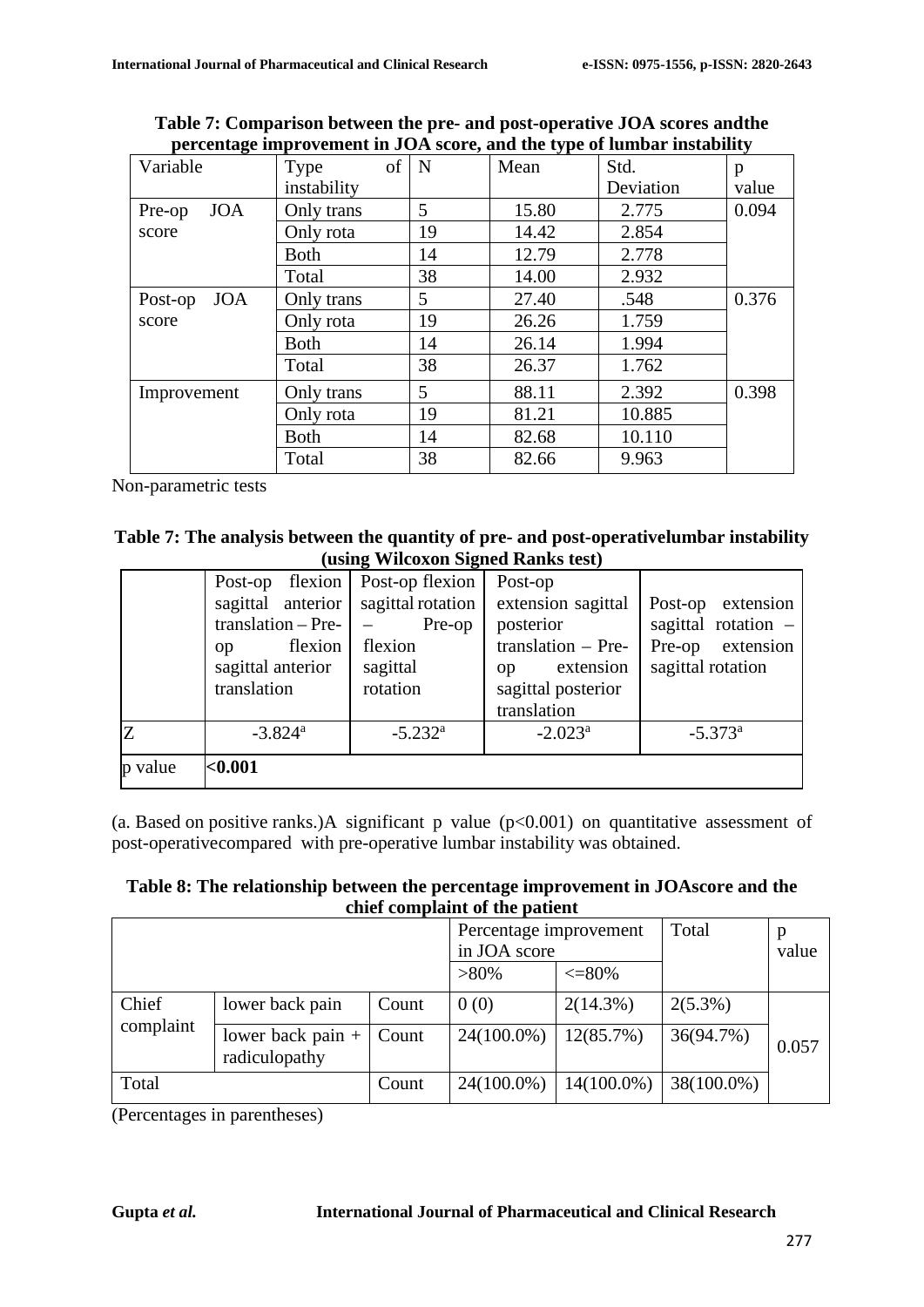All of the patients who had more than 80% improvement in the JOA score, had presented with complaints of lower back pain and radiculopathy. Neither of the 2 patients who presented with only lower back pain had an improvement of more than 80%.

## **Discussion**

In our study, there was a statistically significant improvement in the postoperative JOA score as compared with the pre-operative JOA score  $(p<0.001)$ . The pre-op JOA scores ranged between 6 and 19, while the post-op JOA scores ranged between 21 and the percent improvement at the end of 6 months after the surgery ranged between 59%-95%. The relief in symptoms is likely due to the decompression of the nerve roots by the offending intervertebral disc, ligamentum flavum and osteophytes as well as stabilization of the instability component by the pedicular screws and rods. At the end of 6 months, the stability of the operated segment is likely to be due to the hardware construct and less likely due to bony fusion [25]. Bony fusion is better assessed using a CT scan. Our study also showed a significant quantitative reduction in the post-operative sagittal translation/rotation as compared to the preoperative sagittal translation/rotation (**p<0.001**), which were seen on functional radiography. The stabilization construct prevents abnormal translation and rotation between the lumbo- sacral segments. This reduction in abnormal mobility between the motion segments correlates with the improved post-operative JOA scores. The outcome of surgery was found to be independent of the following subjective variables among the patients: sex, occupation, smoking status, chief complaints. These did not determine whether the outcome was good or poor. The p value for each of these analyses was >0.05. All of the patients who had more than 80% improvement in the JOA score, had presented with complaints of lower

back pain and radiculopathy. Neither of the 2 patients who presented with only lower back pain had an improvement of more than 80%. Most of the patients were non smokers (86.8%). Among the 5 smokers in our study, 4 of these had post-operative percentage improvements as 85.71%, 81.81%, 73.33% and 81.81% while 1 of these had an improvement of 58.82%. Although previous studies conducted in subgroups of spine surgery patients have showed a deleterious effect for smoking on long-term outcomes in patients undergoing spine surgery [26],other studies did not find smoking to be associated with early (30 days) peri-operativemorbidity [27]. In our study, the smoking status of the patient did not affect the outcome f surgery  $(p>0.05)$ . End plate changes have been typically associated with lumbar instability. Their characterisation into Modic types 1,2 and 3 suggest the degree of disc degeneration and associated end plate sclerosis [28]. In our study, end plate changes were seen in the MRI scans of 12 patients (31.6%). However, this presence, or absence of end plate changes on the MRI scans, did not influence the outcome of the surgery (p>0.05). The most common type of lumbar instability in our study was rotational instability (50%). The rest of the patients had either only translational instability (13.2%) or both, translational and rotational instability (36.8%). [29] However, the type of instability did not influence the outcome of surgery. This is due to the fact that, during instrumented stabilisation, both components of instability, ie. translational and rotational components are stabilised. Therefore, the type of pre-exisiting instability is unlikely to affect early outcome.

## **Conclusion**

This is more pertinent in the case of lumbar instability with accompanying intervertebral disc prolapse. Adequate decompression of the impinging structures can be carried out through this posterior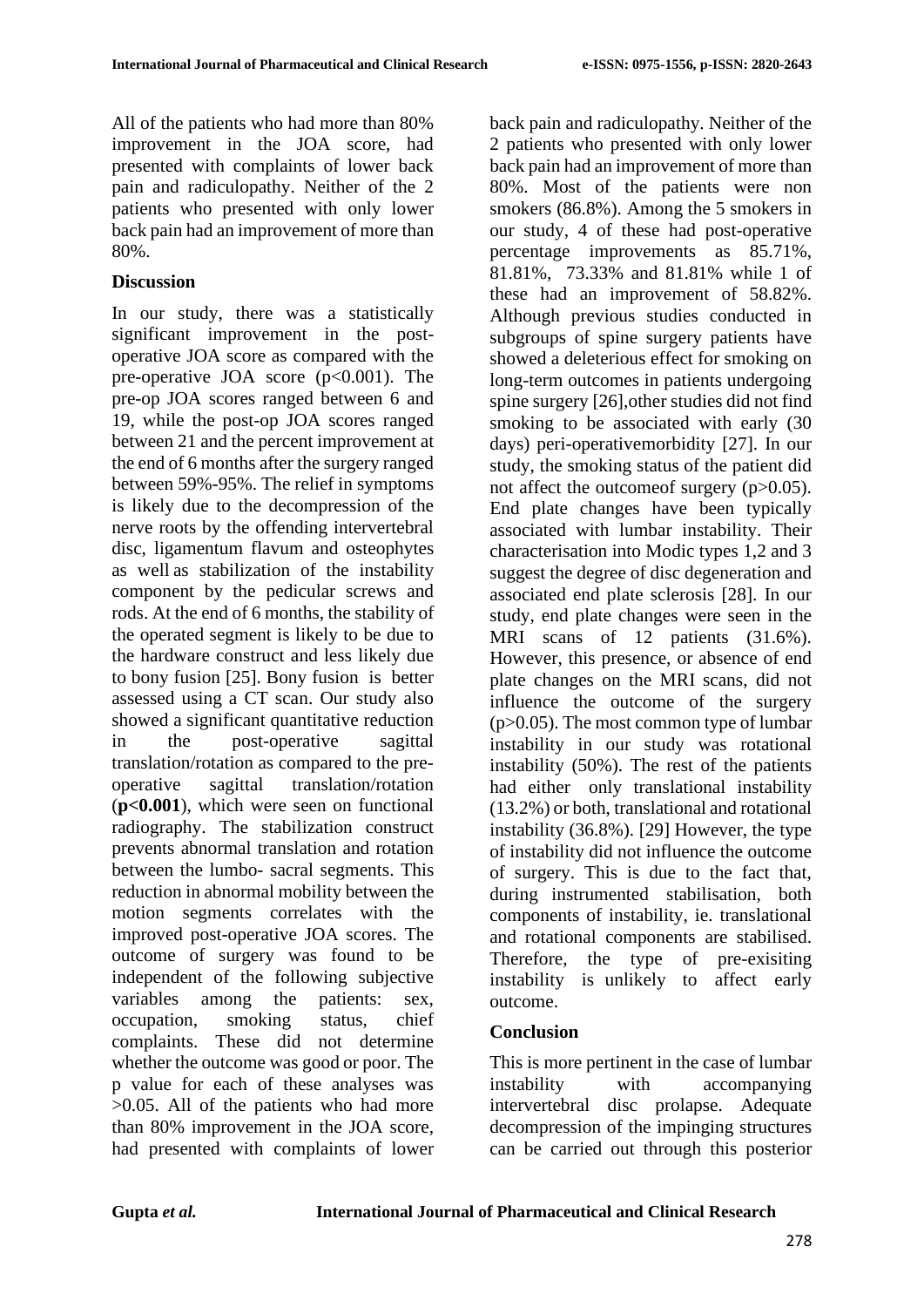approach along with instrumented posterolateral fusion. With instrumented posterolateral fusion, good subjective and objective results are obtained. The patient benefits from this surgery in terms of, earlier return to activities of daily living, including the patient's occupation. This reduces the economic burden of the patient in terms of absenteeism from the workplace. Reduction of any abnormal lumbar mobility in the post-op functional radiographs, is an objective method of assessing stabilisation and fusion.

## **References**

- 1. Cassidi JD, Wedge JH. The Epidemiology and Natural History of LBP and spinal degeneration. 2nd ed. New York: Churchill Livingstone; 1988.p.345.
- 2. Bratton RL. Assessment and management of acute low back pain. Am Fam Physician 1999;60:2299-308.
- 3. Ehrlich GE. Low back pain. Bull World Health Organ 2003;81:671-6.
- 4. Pande KC. Psychological disturbance in Indian low back pain population. Indian J Orthop. July 2004;Volume 38:Number 3:175-177.
- 5. Maetzel A, Li L. The economic burden of low back pain: a review of studies published between 1996 and 2001. Best Pract Res Clin Rheumatol 2002 Jan;16(1):23-30.
- 6. Frymoyer JW, Selby DK. Segmental instability. Rationale for treatment. Spine 1985;10:280–286.
- 7. O'Sullivan PB. Lumbar segmental ''instability''; clinical presentation and specific stabilizing exercise management. Man Ther 2000;5:2-12.
- 8. Leone A, Guglielmi G, Cassar-Pullicino VN, Bonomo L; Lumbar intervertebral instability: A review; Radiology; October 2007;Volume 245 no.1:62-77
- 9. Shackleton W. Common lesions producing backache. Surg Gynae Obstet 1918.
- 10. Fiske E. Mechanical influences in sciatica. Am J Orthop surg 1921;19:563.
- 11. Turner H, Nikolas T. Spondylolisthesis. J Bone Joint Surg 1925;V11:763–786.
- 12. Hibbs R, Swift W. Developmental abnormalities at the lumbo sacral junction causing pain and disability. Surg Gynecol Obstet 1929;48:604–612.
- 13. Magnuson P. Causes of pain in the lower back. Ann Surg 1944;119:878– 891.
- 14. Meyerding H. Spondylolisthesis. J Bone Joint Surg 1931;X111:39–48.
- 15. Barr JS. Low-back and sciatic pain: results of treatment. J Bone Joint Surg Am 1951;33-A:633–49.
- 16. Lettin AW. Diagnosis and treatment of lumbar instability. J Bone Joint Surg Br 1967;49-B: 520–9.
- 17. Morgan FP, King T. Primary instability of lumbar vertebrae as a common cause of low back pain. J Bone Joint Surg Br 1957;39-B:6–22.
- 18. Macnab I. The traction spur: An indicator of segmental instability. J Bone Joint Surg Am 1971;53:663–70.
- 19. Farfan HF, Gracovetsky S. The nature of instability. Spine 1984;9:714–9.
- 20. Dupuis PR, Yong-Hing K, Cassidy JD, Kirkaldy-Willis WH. Radiologic diagnosis of degenerative lumbar spinal instability. Spine 1985;10:262–76.
- 21. Pope MH, Panjabi M. Biomechanical definitions of spinal instability.Spine 1985;10:255–6.
- 22. Gertzbein SD, Seligman J, Holtby R, Chan KH, Kapasouri A, Tile M, et al. Centrode patterns and segmental instability in degenerative disc disease. Spine 1985;10:257– 61.
- 23. Panjabi MM. The stabilizing system of the spine. Part I. Function, dysfunction, adaptation, and enhancement. J Spinal Disord 1992;5:383–9.
- 24. Panjabi MM. The stabilizing system of the spine. Part II. Neutral zone and instability hypothesis. J Spinal Disord 1992;5:390–6.